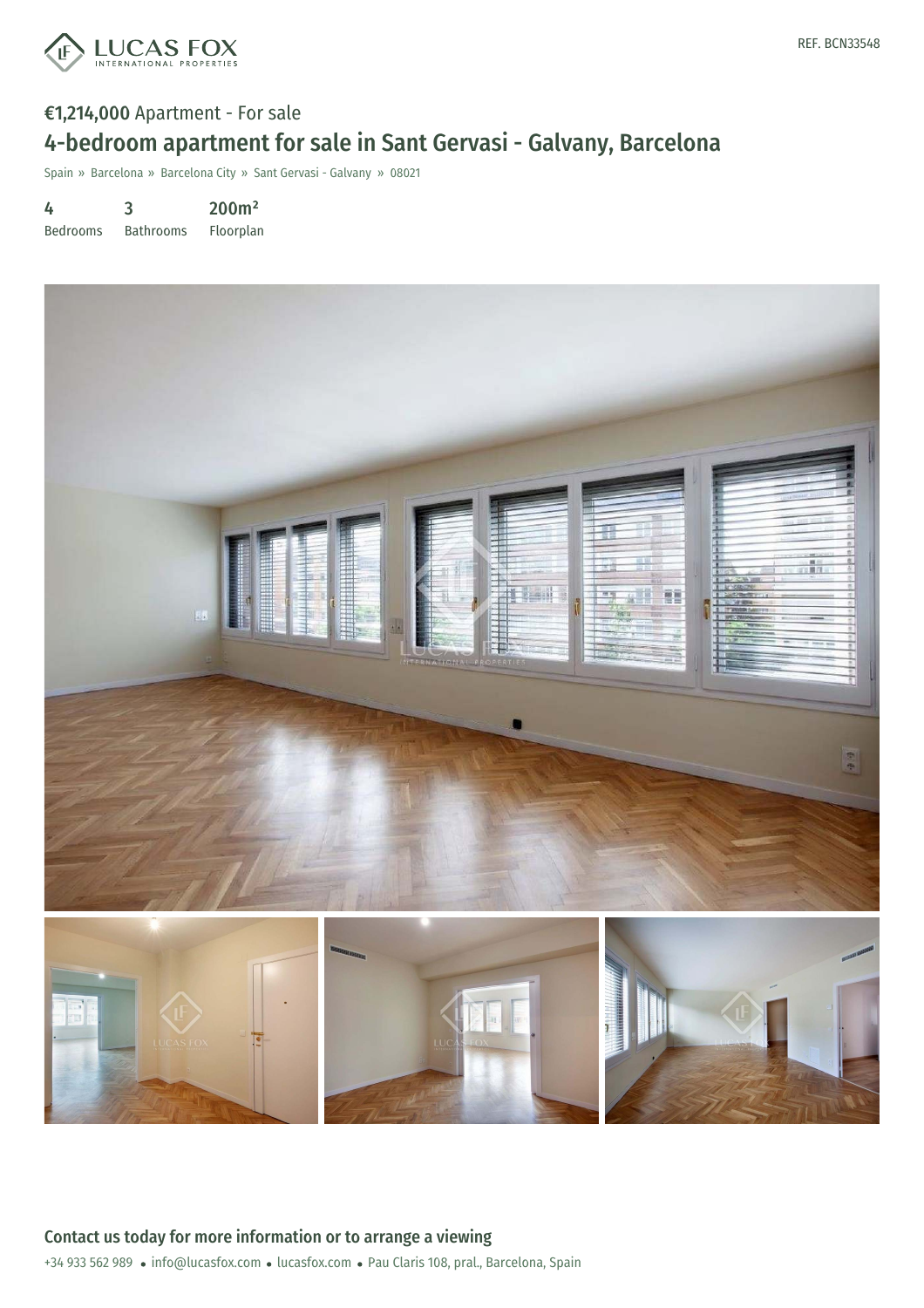

# €1,214,000 Apartment - For sale 4-bedroom apartment for sale in Sant Gervasi - Galvany, Barcelona

Spain » Barcelona » Barcelona City » Sant Gervasi - Galvany » 08021

4 Bedrooms 3 Bathrooms 200m² Floorplan

#### **OVERVIEW**

### Spectacular 200 m² home with 4 bedrooms, 3 bathrooms and a staff area for sale in the Sant Gervasi–Galvany neighbourhood.

Renovated, bright home.

The property is made up of a large and totally exterior facing living-dining room with views to the outside. Next to the living-dining room, and just after the dining room, we have the living room that could be converted into an office or library. In that same area, we have the kitchen, fully equipped and with high quality finishes, together with a small gallery and the service staff area consisting of a bedroom and a bathroom.

The night area is made up of the master bedroom with a private complete bathroom and then two double bedrooms, a complete bathroom, a single bedroom and another bathroom. In total, there are four exterior and bright bedrooms, three bathrooms and the service staff bedroom with its own bathroom.

The building has six floors, two staircases, four lists and two goods lifts, a doorman and a communal area with a swimming pool.

Each home comes with three parking spaces and a storage room, included in the price.



[lucasfox.com/go/bcn33548](https://www.lucasfox.com/go/bcn33548)

Swimming pool, Concierge service, Gym, Lift, Natural light, Wooden flooring, Parking, Air conditioning, Equipped Kitchen, Exterior, Heating, Near international schools, Storage room, Transport nearby